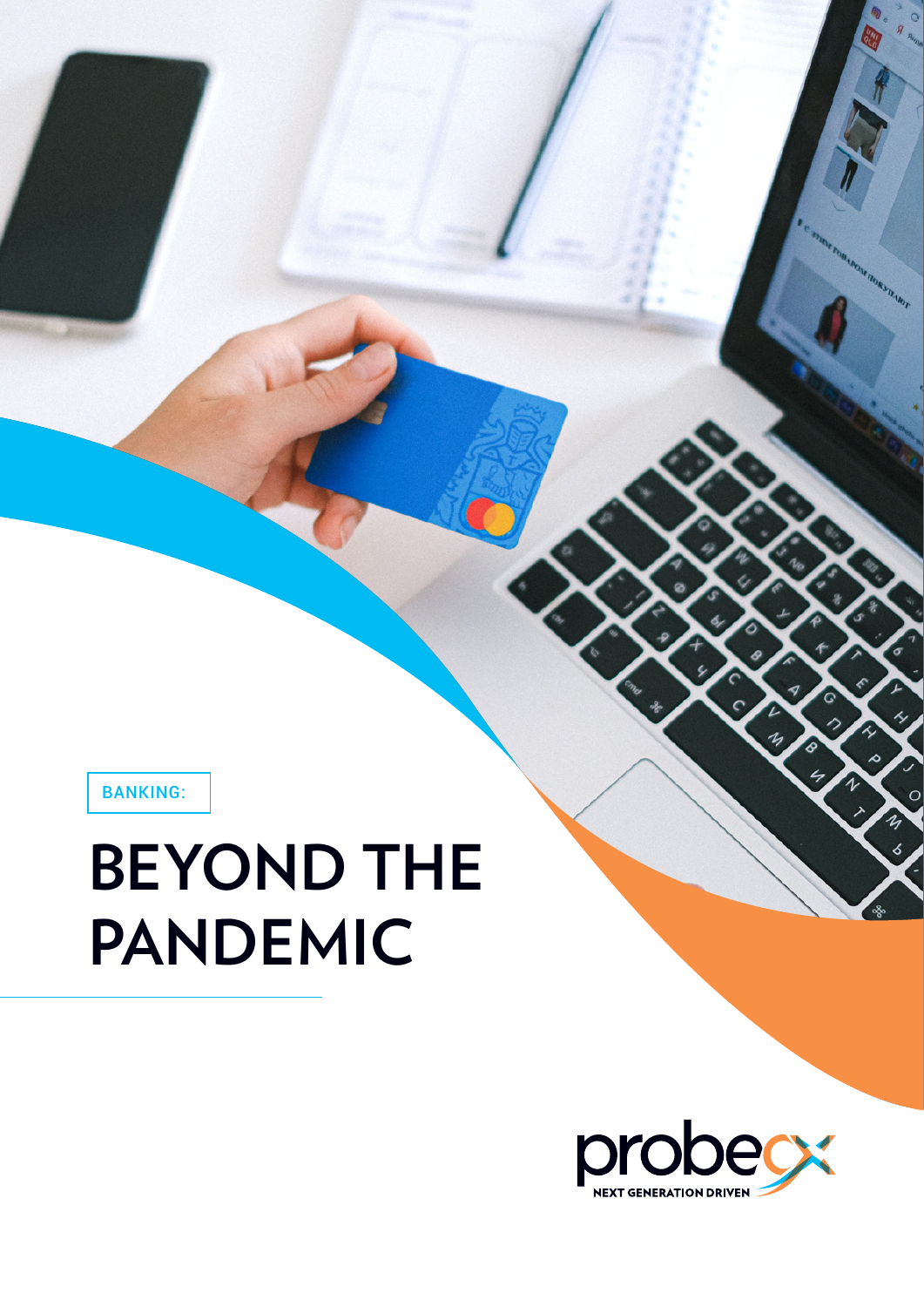### **THE CURRENT STATE OF THE BANKING SECTOR IN AUSTRALIA**

The last few years have seen great levels of uncertainty in the Australian banking sector. From the Banking Royal Commission to the economic impacts of the 'Great Lockdown' brought on by COVID-19, banks are being forced to adjust to a rapidly changing business environment. At the same time, they are being pressured to focus on bolstering compliance, and to prioritise the identification and management of non-financial risk. The impact on customers has also been significant, with many experiencing financial hardship due to job loss or vulnerable situations, resulting in rising levels of impairment and delinquency.

Positively, Australian banks went into the global pandemic better capitalised with stronger balance sheets than ever. Australian banks now are some of the best capitalised banks in the world, largely as a result of the reforms put in place after the global financial crisis (GFC) designed to build up capital buffers, notes Anna Bligh, CEO of the Australian Banking Association in a [recent](https://www.finnewsnetwork.com.au/archives/finance_news_network276528.html)  [interview for the Finance News Network](https://www.finnewsnetwork.com.au/archives/finance_news_network276528.html).

However, while Australia's banks were in a much better position than most as they entered this latest crisis, analysis in the Sydney Morning [Herald f](https://www.smh.com.au/business/banking-and-finance/new-normal-life-for-australia-s-banks-after-the-pandemic-won-t-be-pleasant-20200505-p54px3.html)inds that the sector's recovery from the COVID-19 pandemic is still likely to be long, slow and rocky, and underpinned by uncertainty. Banks will need to become more agile as they adapt to the challenges of a post-pandemic environment. Structural and radical reductions in their cost bases will need to occur to allow them to operate in a low-margin, low-growth environment.

The pandemic had a big impact on the major banks' first half results, according to EY's recent report, [Bracing for Uncertainty: Major Australian banks'](https://www.ey.com/en_au/economics/australian-banking-half-year-results-2020)  [1H20 results.](https://www.ey.com/en_au/economics/australian-banking-half-year-results-2020) Aggregate cash profit declined 42.6%, driven largely by a very steep rise in provisioning in response to expected losses from the economic slowdown.

Even before the outbreak of the virus, Australian banks were experiencing the impacts of the relatively low rate environment and stringent capital and liquidity requirements and the economy was only experiencing modest levels of growth. With the cash rate set to remain low for a prolonged period and the economy experiencing a sharp and possibly protracted decline, the major banks face substantial earnings headwinds in an environment of unprecedented uncertainty, according to EY's analysis.

Low growth is also expected for the global economy, says EY, and the key central banks appear set to maintain ultra-low policy rates and unprecedented monetary policy support for their economies for many years to come. These conditions erode the banks' margins and profitability and leave them with returns on equity (ROE) that are below their cost of capital, preventing them from accessing equity markets. In addition, raising capital when ROEs are below the cost of capital, destroys shareholder value.

Despite these challenges, Australia's big four banks are well placed to manage the economic impacts of the crisis, largely thanks to post-GFC changes that gave Australia's major banks stronger balance sheets, capitalisation and liquidity.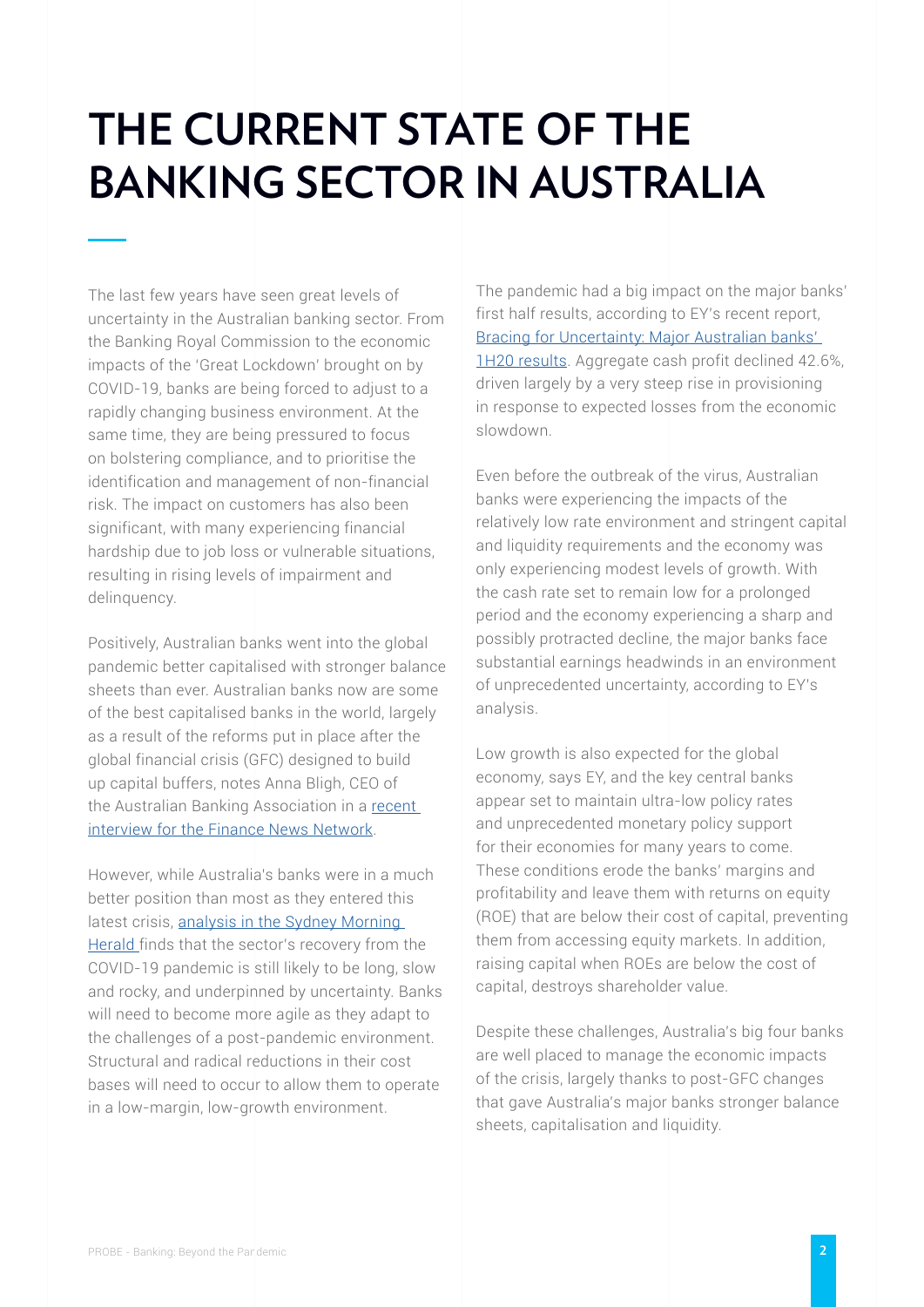### **HOW WILL BANKS SURVIVE IN A POST-PANDEMIC WORLD?**

### It's clear that banks will need to develop agile systems, processes and approaches to operate effectively in the New World.

While costs were reasonably static for most of the banks in 1H20 - benefitting from the banks' continued focus on productivity, process optimisation and business simplification initiatives - banks continue to face the twin challenges of needing to both cut costs and continue to invest in innovation and transformation, according to EY.

 The greatly weakened economic environment will bring pressure to accelerate productivity initiatives, particularly back office process excellence and automation. Banks will be looking for any such initiatives to deliver cost efficiencies and lower operational risk. This will be challenging, considering the traditional silos of operations, complex legacy systems and the ongoing need to respond to regulatory changes. Further, the need to ensure customer satisfaction has never been so important to protect revenue and win new customers.

A number of the major banks are cutting back on non-strategic or non-essential projects, particularly regulatory projects, which can be renegotiated with regulators. However, key projects to address system resilience, digital servicing capabilities and loan modification workflow for contact or call centres remain priorities, EY's analysis shows.

A key focus of the larger financial institutions will be to preserve their customer bases, including those in financial hardship and restore customer confidence. [The Royal Commission highlighted](https://www.finnewsnetwork.com.au/archives/finance_news_network276528.html)  [that the way businesses and banks treat the](https://www.finnewsnetwork.com.au/archives/finance_news_network276528.html) 

most vulnerable can have a large impact on their [reputation and public confidence](https://www.finnewsnetwork.com.au/archives/finance_news_network276528.html). The new Code of Banking Practice that came into effect in July 2019 contains a whole new section on vulnerable customers, requiring banks to identify where possible that a customer is vulnerable and to take extra care with that customer.

Banks also need to respond to the accelerated change taking place in the way customers do their banking. With social distancing restrictions likely to remain in place for some time, customers are increasingly turning to digital banking and payments. This will lead to reduced reliance on physical branches, benefiting banks who have strong digital capabilities. Past investment in technology and digital banking channels will help banks manage current disruptions.

Another major change occurring as a result of COVID-19 is the rise of remote working. This trend could well be sustained beyond the crisis, resulting in a more dispersed workforce that requires less office space, potentially bringing significant cost benefits.

Into FY2021, EY expects banks will focus on building operational resilience and transformation, developing an agile workforce and putting customer centricity into the heart of the organisation. Automation and digitisation will be fast tracked, aiming to deliver sustained productivity improvements, support greater business flexibility and agility, and deliver easier, more intuitive experiences for customers.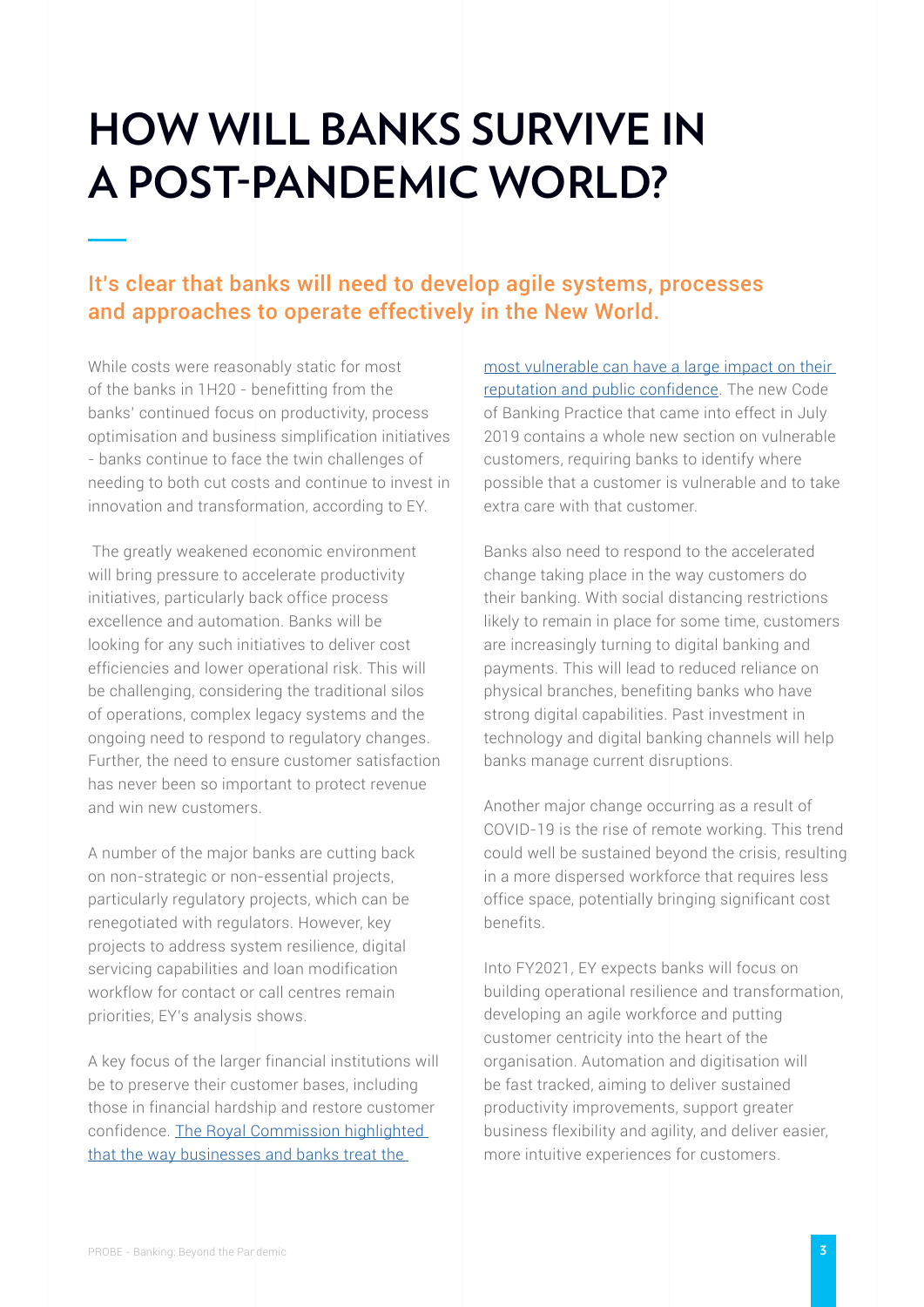A recent report by PwC finds that banks of the future need to be simpler, smaller and more deeply connected to their customers. The report, [Banking 2020: the future of banking in Australia](https://www.pwc.com.au/pdf/pwc_mba_hy16_hot-topic.pdf), identified six fundamental priorities for Australian banks over the next few years:



#### Explicitly organise around the customer.

While most banks are already doing many of the right things around 'customer centricity', this needs to be more visible in the organisational chart, the financial reports, the analytics hub and in the IT architecture.



#### Simplify the offer, face and voice.

Customers are still confused and sceptical of their banks' 'offer', with too many (often unclearly differentiated and poorly-explained) variations on their core services. The banks are also presenting a confusing 'face' to customers, with the different channels and touchpoints appearing like separate organisations to be navigated rather than options offering flexibility and choice. The 'voice' - marketing, corporate communications, fit-out of branches and social media - caters to too many different messages and purposes.



#### Optimise footprint throughout the value chain.

Banks still spend enormous sums maintaining large physical and technological footprints (branches, IT systems, operations centres and properties) when many of these services could easily be outsourced to agile, specialist partners.



#### Focus on specific areas of innovation.

Banks need to nominate a select number of strategic capability platforms on which to build 'vectors of innovation'.



#### Proactively embrace regulation.

Banks need to rethink their approach to regulation and to their regulators. As well as striving for open, honest and collaborative regulatory relationships, they also need to recognise their role in protecting Australia's reputation for sound finance and fair dealing. Banks need to become more proactive participants in the national conversation about our financial system, and treat regulation as an asset to be nurtured and cultivated.



#### Put your culture to work.

Best-in-class organisations have a firm grasp on what makes their culture distinct, how it reinforces their assets and capabilities and how to ensure it remains aligned with their strategy. Most importantly, they have a clear view of the kinds of behaviours they need to see to know that their culture is still what they think it is.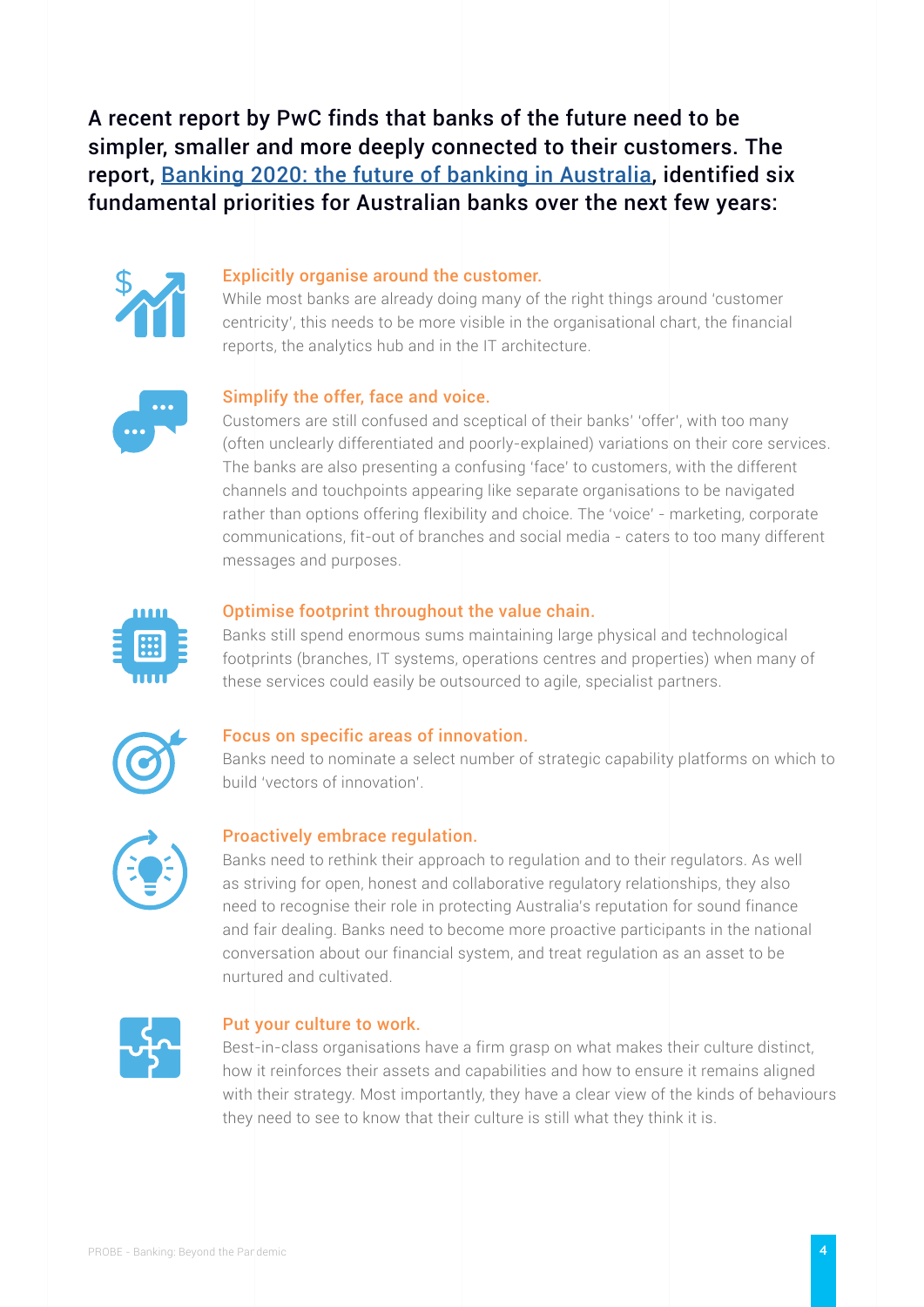## **HOW CAN PROBE HELP?**

**The first half of 2020 has underscored the criticality of a solid business continuity plan.** Whether it is a natural disaster or another global pandemic, businesses need to be geared up and ready to adapt their operational model. As locations around the globe unpredictably move in and out of lock down, customers change the way they approach their banking, and others find themselves in financial hardship or vulnerable situations, it makes good business sense to be adaptable, flexible and scalable as part of an ongoing continuity strategy.

Whether you need to expand your local contact centre capacity to provide stability, customer trust and cope with increasing call or interaction volumes, are seeking a cost-effective solution to automating your operations for a seamless customer experience, or need highly experienced and trained people to work with your vulnerable customers in these times of uncertainty, PROBE can help.



**PROBE are experts** in providing end-to-end technology-led outsourced solutions including sales, service, retention and complete end-to-end credit management and collections solutions.

We also provide back office services including mortgage origination, fulfilment, and settlement through to IT service support. We can help you streamline your existing contact centre through consultancy led engagements drawing on automation, business process improvement and artificial intelligent (AI) technology. We are flexible in how we work with clients and can customise solutions across all of our capabilities to seamlessly become an extension of your business and solve particular business problems.

From customer contact strategies and channel management through to operating models and back office systems, our approach centres around a relentless and passionate commitment to putting the customer first. We focus on walking in the customer's shoes to better understand their journey, and how the organisation's systems and processes influence it.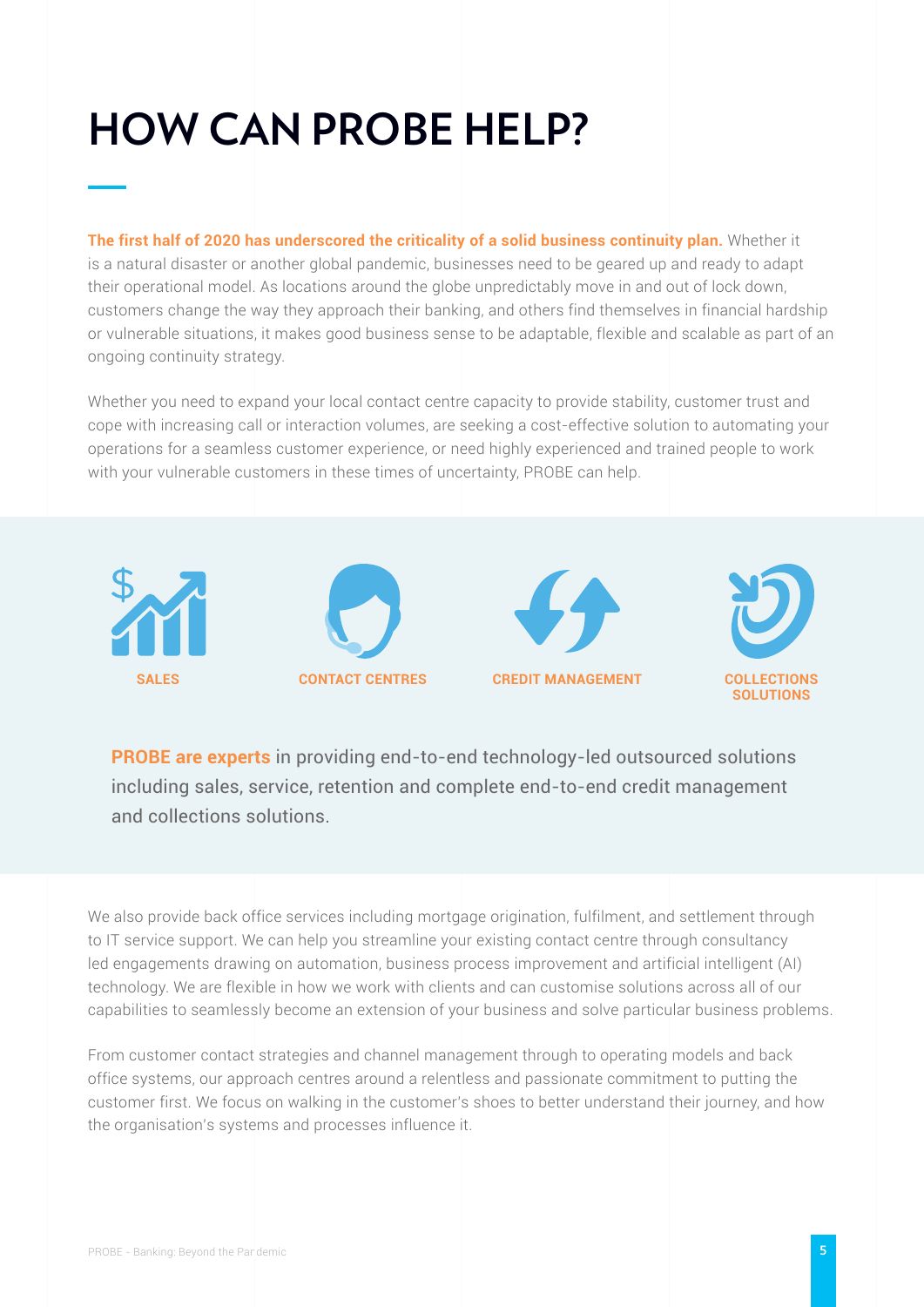### **DELIVER A BETTER CUSTOMER EXPERIENCE THROUGH YOUR CONTACT OR CALL CENTRE**

Overseas contact centres have been straining under the impact of COVID-19 lockdown restrictions in locations such as India and the Philippines. With staff required to stay at home and strict social distancing measures implemented, many overseas centres, which were unprepared for this situation, have effectively ceased or substantially reduced operations, putting local centres under significant pressure from increased call volumes. As a result, a number of large Australian organisations have been forced to repatriate positions from offshore locations. [Telstra, for example, has hired at least 3,500 temporary local staff to help better](https://www.arnnet.com.au/article/672608/telstra-adds-2-500-more-roles-temp-workforce-amid-covid-19-disruption/)  [serve customers and support employment in Australia during the crisis](https://www.arnnet.com.au/article/672608/telstra-adds-2-500-more-roles-temp-workforce-amid-covid-19-disruption/). In July, Westpac announced the [repatriation of around 1000 jobs to Australia](https://www.westpac.com.au/news/making-news/2020/07/bringing-1000-jobs-back-to-australia/).



Banks are likely to continue experiencing increased call volumes for the duration of the pandemic and beyond. This is especially the case as debt pauses are lifted on customers. PROBE's flexible approach to contact centre management will help you manage this while ensuring business continuity and future proofing of operations.

PROBE's services go beyond outsourcing to provide solutions that allow your company to maximise technology and deliver a better customer experience. We can assist you with consolidating, centralising and automating financial management processes as well as implementing call routing and messaging

services that utilise the latest generation speech recognition technology. Our goal is to help you eliminate barriers, improve and streamline business processes through automation, and enable efficiencies that ensure a sustainable business and a happy customer into the future.

Our strategies ensure that customers enjoy a positive experience and more staff are available at any given time to deal with increased call volumes. During busy periods, our ultimate goal is to better service the customer in a way that's efficient for the organisation.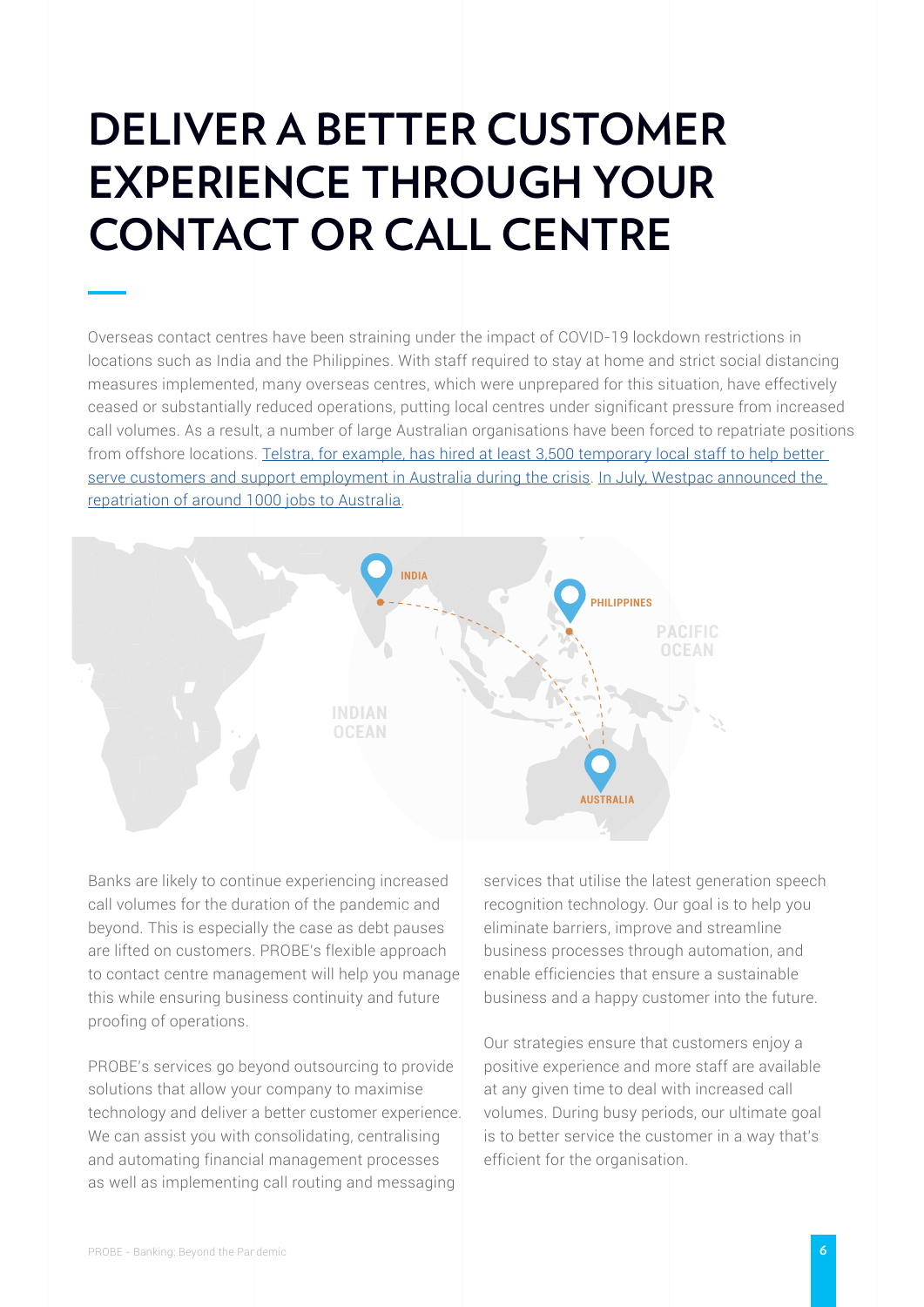### **EMBEDDING AI IN YOUR CONTACT CENTRE-ORATION BY CONVAI**

As more and more customers turn to online support, they're expecting 24/7 access and quick solutions. It's becoming increasingly apparent that automation, used successfully, will be essential for business' survival in today's competitive marketplace.

Our internally built customer contact solution, Oration by Convai, is a cost-effective cloud-based system that can be up and running within days. Oration helps organisations to eliminate friction points in their contact centre caused by confusing and unfriendly legacy IVR menus, and allows customers to get the help they need with minimal effort. Using advanced speech recognition technology, Oration allows customers to say why they're calling, and understands and identifies their intent to quickly get them the help they need. It will then route their call to an agent or selfservice that's most appropriate to meeting the customer's need.

By capturing the customer's intent upfront we can often avoid the need for the customer to wait in queue to speak with an agent during peak periods. Oration can also go beyond a targeted banner, and lead into intuitive self-service. These deflections reduce customer effort whilst also freeing up resources for more complex, higher value

interactions where human contact is needed. Average Handling Time, or AHT can be reduced by 10% or more, resulting in significant savings.

Oration also gives contact centre management valuable insights about the nature of the issues customers are calling about. The organisation is then in a position to identify common threads and implement automated, technical or tactical fixes upstream so as to avoid the need for the customer to call.

The rich intent data captured by Oration, delivers great insights into customer demands during both 'business as usual' periods and peak times. It can assist in identifying issues early on and allows for planning and structuring of resources to meet customer needs. Crucially it supports the design and introduction of new lower cost channels such as messaging, proactive banner messages and digital self-service capabilities.





**ADVANCED SPEECH RECOGNITION**



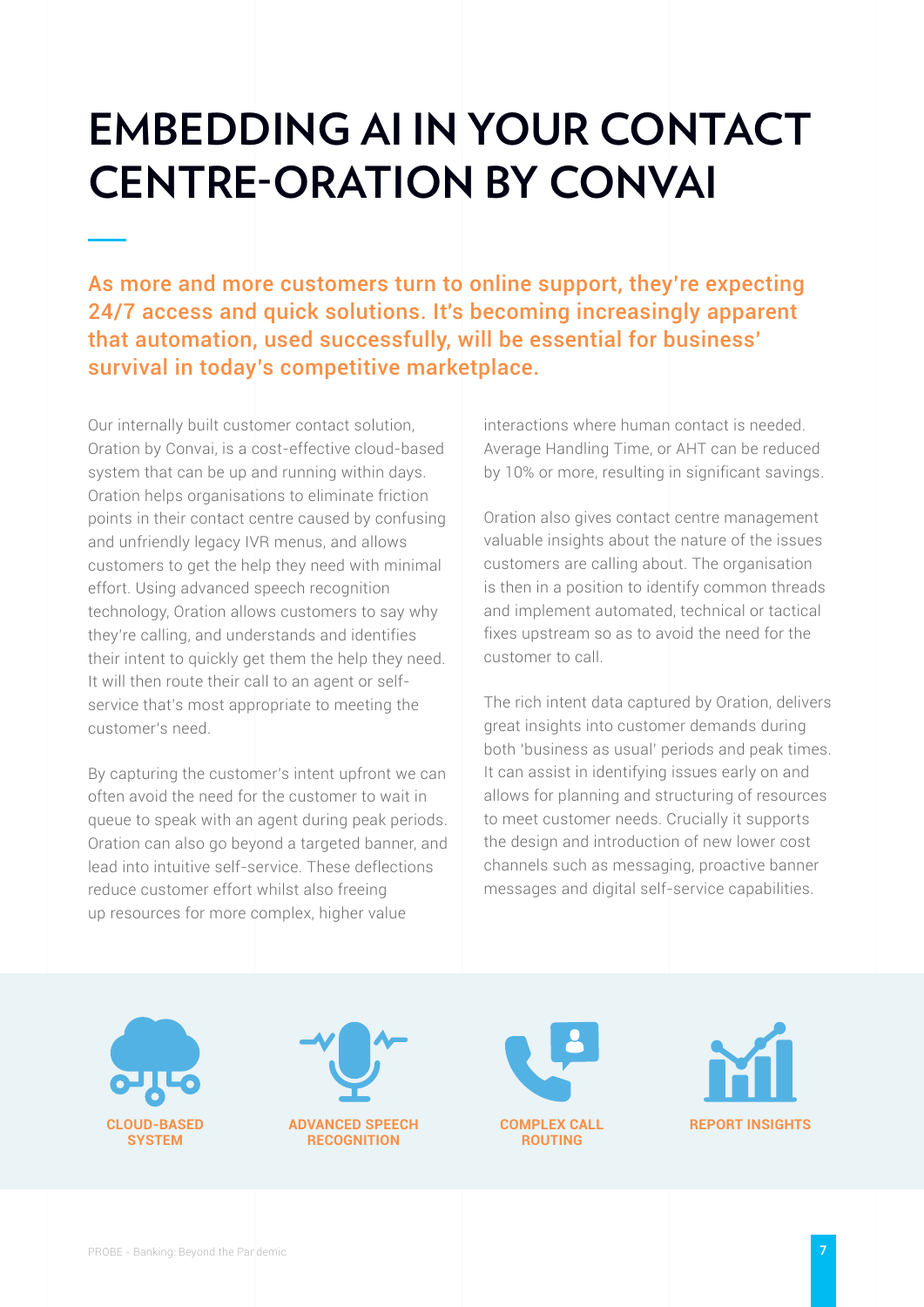

### **HELPING CUSTOMERS IN FINANCIAL HARDSHIP OR VULNERABLE SITUATIONS**

With unemployment on the rise as businesses unfortunately fold or reduce capacity during the pandemic, there has been a dramatic increase in the number of people unable to make their loan repayments. Given the findings of the Banking Royal Commission that public confidence in financial institutions can be severely impacted by their treatment of vulnerable customers - along with the requirements of the new banking code it is increasingly important to get these interactions right.

PROBE has extensive experience in managing customers who are vulnerable or in financial hardship, coupled with a strong background in credit and collections.

PROBE is considered the 'collections' industry performance benchmark and has decades of experience in sourcing, recruiting, training, stimulating, measuring and managing people – people with characteristics that suit this unique and sensitive activity. Empathy training is a key element of the preparation our agents must undergo to work in this area.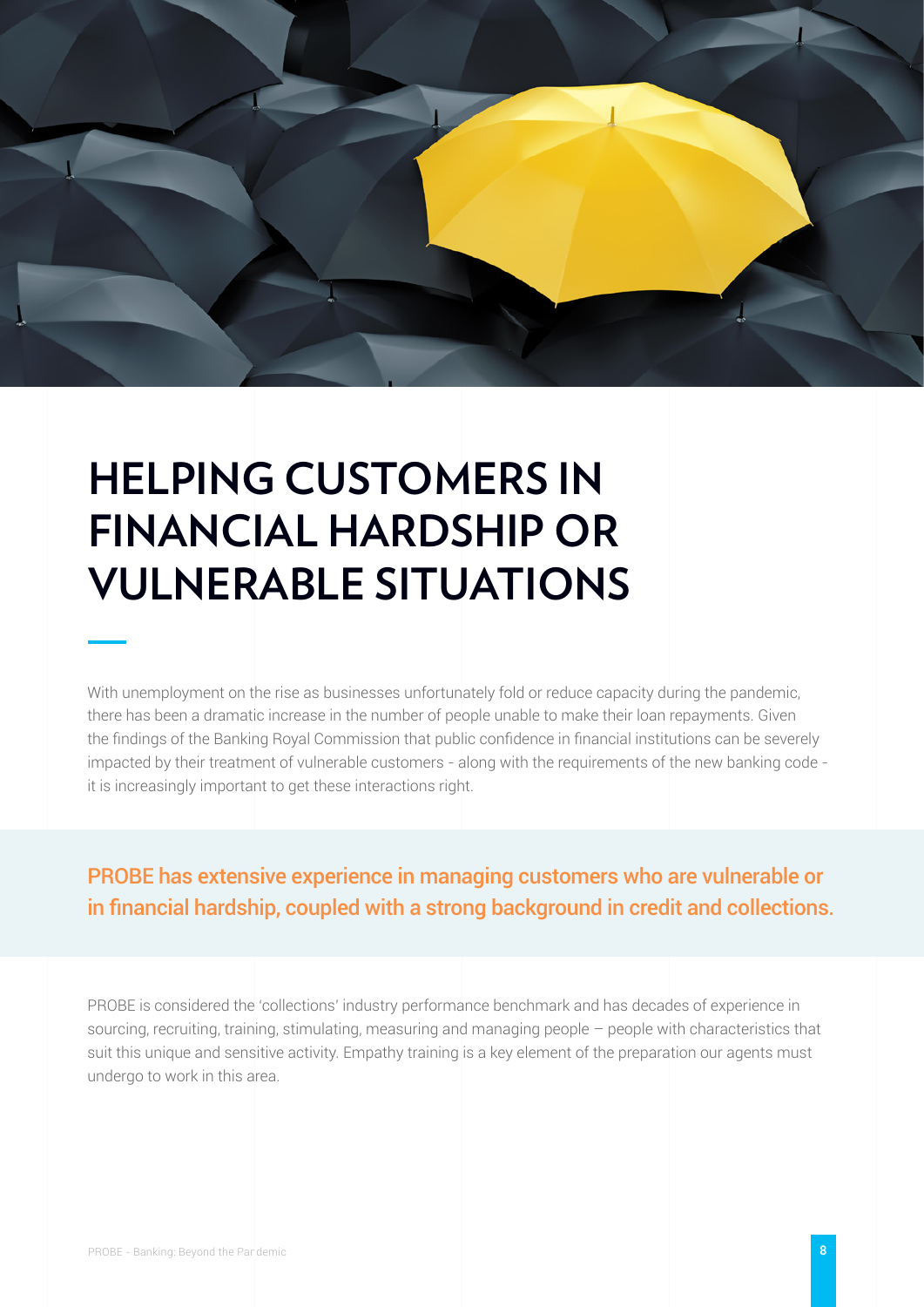## **SUPERIOR RISK & COMPLIANCE MANAGEMENT**

With employees across the globe being forced to work from home during lockdown, the threat of data leaks and other security breaches is increasingly present. PROBE's data security and information management practices are of the highest standard, giving you peace of mind in this New World.

As an Australian-owned business with clients in the banking and government sectors, PROBE also has a thorough understanding of the Australian regulatory landscape, with sound risk and compliance frameworks.

PROBE maintains an externally certified quality system recognised by International Quality Standard AS/NZS ISO 9001, which is subject to external audit annually by global Quality Assurance Organisation, SAI Global. We have also recently completed an ISO-27001 audit and are pleased to report that we have recently been granted certification.

We have also implemented and aligned ourselves with the following integrated business management systems:

- **Business Continuity Management System (aligned** to ISO 27031:2011)
- Risk Management System (aligned to ISO 27005)
- Health & Safety Management System (aligned to AS/NZS 4801:2001)
- Environmental Management System (aligned to AS/ NZS 14001:2004)14001:2004).



From a security point of view, our system has been audited and approved to use for IRAP certification on behalf of the Department of Human Services.

We are also externally assessed by a QSA for Tier 1 Payment Card Industry Data Security Standard (PCI DSS) compliance. As part of our PCI Compliance Program, we undergo scheduled vulnerability scanning and both internal and external network penetration testing. As part of the relationship with our QSA we:

- Undergo quarterly external reviews by the QSA to ensure PCI-DSS standards are being maintained.
- Regularly assess our existing business processes to confirm their compliance to the PCI-DSS standards.
- Ensure that any new business processes are aligned to the PCI DSS standards.
- Conduct regular PCI DSS vulnerability scans of our systems.
- Have internal and external network penetration testing performed.